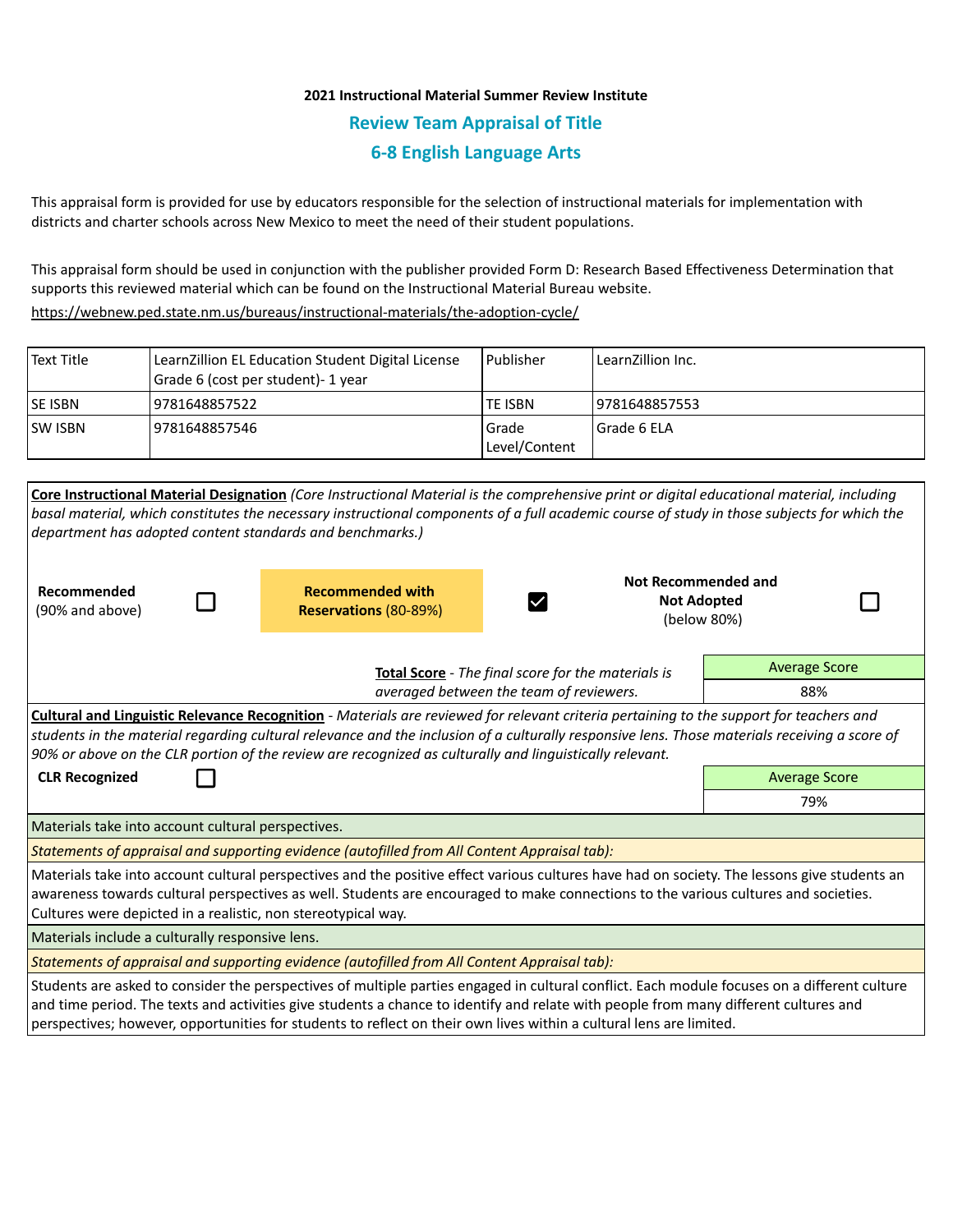**Standards Review** *- Materials are reviewed for alignment with the state adopted content standards, benchmarks and performance standards.*

Average Score

86%

Materials align with grade level ELA standards overall.

*Statements of appraisal and supporting evidence:* 

Materials provide several opportunities for students to engage with the core standards and show mastery. Each module in the grade level focuses on a specific set of standards which are scaffolded for difficulty as the student progresses. Modules allow multiple opportunities for students to interact with the content through speaking, reading, writing, and listening. Module one lays out the pattern which the other modules follow, giving predictability for students and teachers as they work through the modules.

Materials align to reading standards.

*Statements of appraisal and supporting evidence:* 

Modules lay expectations for reading while also providing scaffolds to work towards independence. Units begin with students reading texts with the teacher, then as the unit progresses, students read more and more independently. Reading lessons often include activities to help students cite evidence, learn vocabulary, focus on structure, and other elements of literature.

Materials align to writing standards.

*Statements of appraisal and supporting evidence:* 

Students are given multiple opportunities to engage in writing, both collaboratively and independently, as well as both formatively and summatively. Students are taught to cite evidence from a main text, as well as from supporting texts. Students are given opportunities to critique, revise, and edit their own and other student's writing. Students are given plenty of model essays and texts to review before completing their own writing assignments. Rubrics and checklists are supplied, helping students to determine necessary criteria for each assignment.

Materials align to speaking and listening standards.

*Statements of appraisal and supporting evidence:* 

Students are asked to engage in at least one or more formal speaking activities, such as a Socratic Seminar, per module where they must support their opinions with evidence from the text. The modules also have many informal opportunities to speak and listen, such as think, pair, share or shoulder to shoulder to practice speaking in low stakes activities. Students are encouraged to engage in multimedia speaking activities, such as the Audio Museum, where students are asked to practice and record an audio recording for their presentation.

Materials align to language standards.

*Statements of appraisal and supporting evidence:* 

Each module has different a language focus. The lessons include many opportunities for students to practice pronouns, as that is a main language standard for 6th grade. However, other language conventions and practices seem to not get as much focus, with the expectation being on the instructor and the student's peers to identify and correct errors in concepts such as punctuation, sentence structure, and spelling rules.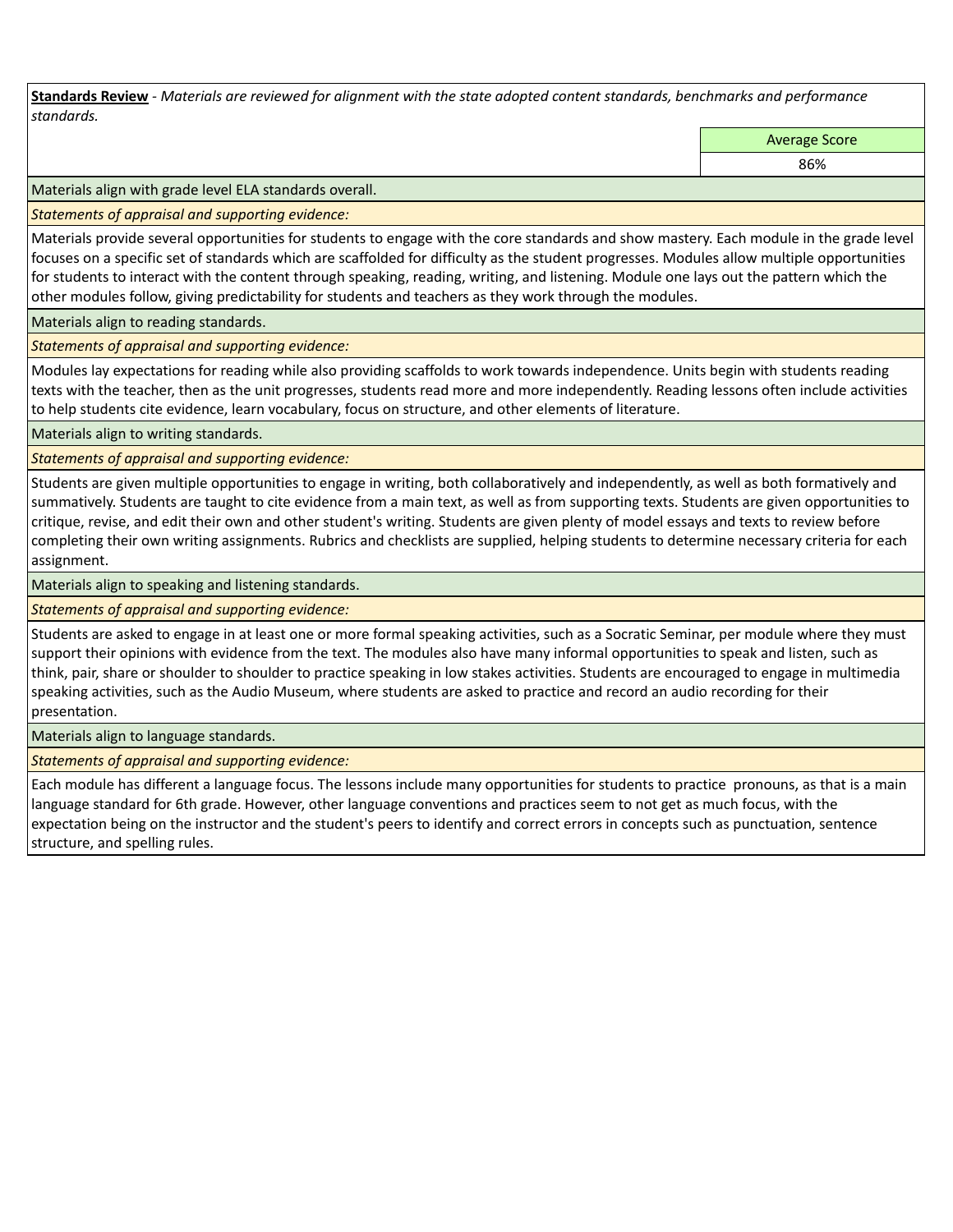**ELA Content Review** *- Materials are reviewed for relevant criteria pertaining to the support for teachers and students in the specific content area reviewed.*

Average Score

97%

Materials provide a selection and range of high-quality texts worthy of students' time and attention, exhibiting exceptional craft and thought and/or providing useful information.

*Statements of appraisal and supporting evidence:* 

A large range of anchor and supplemental texts were provided to students that were worthy of their time and attention. The range included high interest fiction and nonfiction texts from a variety of cultures and time periods.

Questions in the materials are high-quality text-dependent and text-specific questions. The overwhelming majority of these questions are text-specific and draw student attention to the particulars in the text.

*Statements of appraisal and supporting evidence:* 

Modules had a variety of text dependent activities, ranging from written response, to oral discussion, to artistic interpretations. Students were asked to engage in text dependent discussions, such as round robin, where they had to defend a position using textual evidence. Students needed to be able to not only understand the surface level reading of the text, but also be able to engage with inferencing the text to show deeper understanding of the text and content.

Materials provide scaffolding and supports to enable students' learning of English language arts.

*Statements of appraisal and supporting evidence:* 

Modules provide scaffolding and support for students, where lessons begin with easier activities and standards, moving to more complex activities and expectations. However, most of the scaffolding support provided for teachers were located in the "Teacher's Guide for ELLs" in each lesson. The scaffolding that exists there is labeled "ELL", but provides supports for all struggling students. Where the material is lacking is in the scaffolds for advanced students and students ready to take their learning to the next level.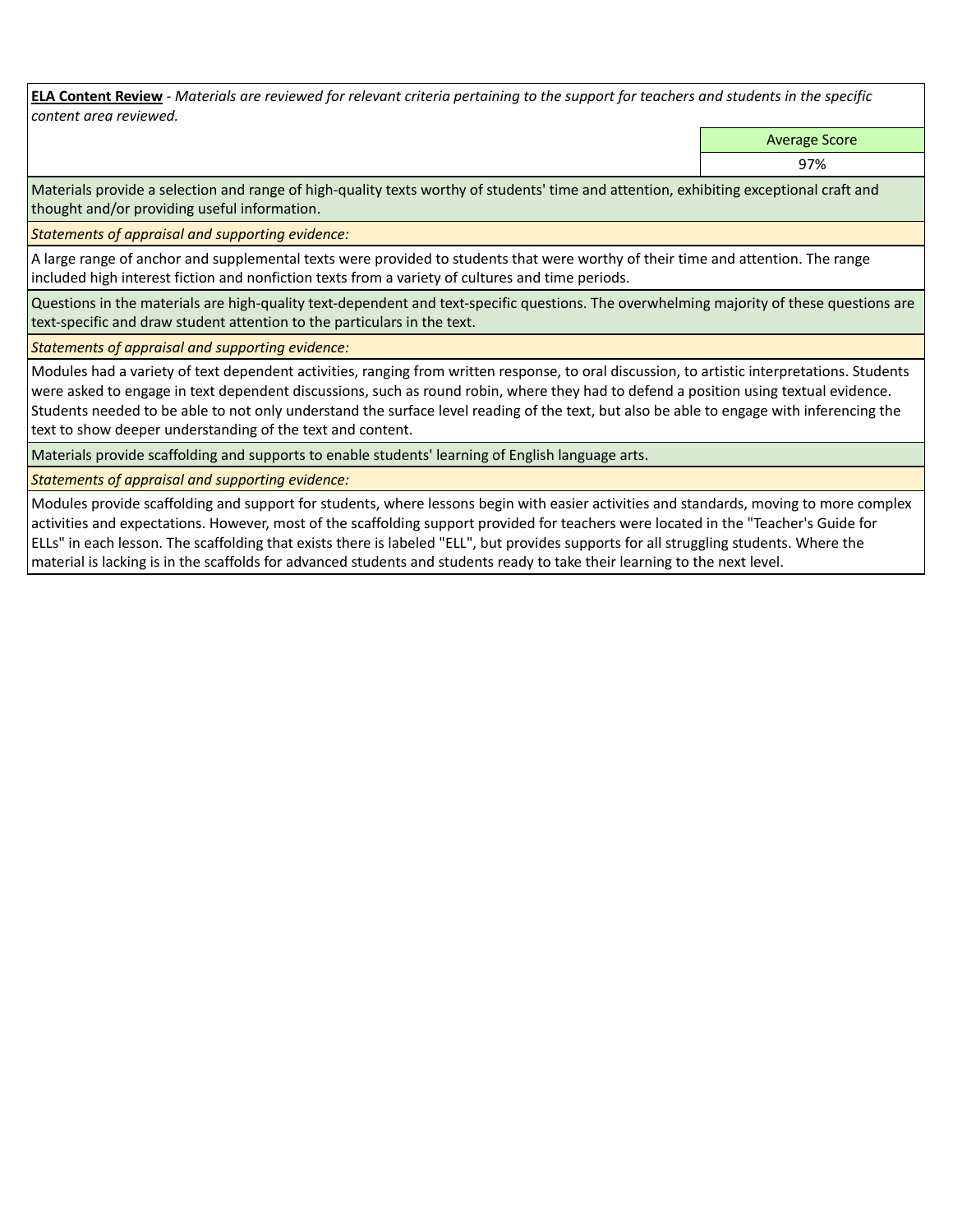**All Content Review** *- Materials are reviewed for relevant criteria pertaining to the support for teachers and students in the material regarding the progression of the standards, lesson structure, pacing, assessment, individual learners and cultural relevance.*

Average Score

90%

Materials are coherent and consistent with the standards that all students should study in order to be college and career ready.

*Statements of appraisal and supporting evidence:*

Materials and activities are consistent with standards students need to be prepared for college and careers. Lessons provide students opportunities to express themselves in written and oral forms. Activities are geared towards college bound students, even at this early level.

Materials are well designed and take into account effective lesson structure and pacing.

*Statements of appraisal and supporting evidence:*

Modules are structured well with plenty of opportunities for practice before students are expected to show mastery. Pacing is effective; each unit and module has its own pacing guide.

Materials support teacher planning, learning, and understanding of the standards.

*Statements of appraisal and supporting evidence:*

While the materials do support teacher planning, there are several instances where necessary material is not provided with the main lesson, but provided with the supplemental materials. Searching through the supplementary lesson documentation to find necessary supports or documents is often the best way for teachers to find what they need.

Materials offer teachers resources and tools to collect ongoing data about student progress on the standards.

*Statements of appraisal and supporting evidence:*

Resources and tools are provided for teachers to monitor student progress and provide feedback; however, there is no tool to track data as it relates to the standards. The bulk of assessment is through writing and collaborative projects.

Materials support effective use of technology to enhance student learning.

*Statements of appraisal and supporting evidence:*

The modules assume a level of technology competency in students and teachers that may not be present. There is a strong unit on internet research and source credibility. Under the lesson narratives, there is a section called "Technology and Multimedia" that doesn't provide teacher support for using technology, just suggested tools.

Materials can be easily customized for individual learners.

*Statements of appraisal and supporting evidence:* 

Materials can be supported and students can be accommodated throughout the lesson; however, the materials cannot be changed or customized. The materials were not customizable for individual learners. Accommodations are listed in the "Teacher Guide for ELLs".

Materials give all students extensive opportunities and support to explore key concepts.

*Statements of appraisal and supporting evidence:*

Materials do give students extensive opportunities and support to explore and understand the standards, content, and text. There are many opportunities for peer engagement and feedback. Key concepts and skills are scaffolded throughout the lesson, with lessons on how the concepts or skills function.

Materials take into account cultural perspectives.

*Statements of appraisal and supporting evidence:*

Materials take into account cultural perspectives and the positive effect various cultures have had on society. The lessons give students an awareness towards cultural perspectives as well. Students are encouraged to make connections to the various cultures and societies. Cultures were depicted in a realistic, non stereotypical way.

Materials include a culturally responsive lens.

*Statements of appraisal and supporting evidence:*

Students are asked to consider the perspectives of multiple parties engaged in cultural conflict. Each module focuses on a different culture and time period. The texts and activities give students a chance to identify and relate with people from many different cultures and perspectives; however, opportunities for students to reflect on their own lives within a cultural lens are limited.